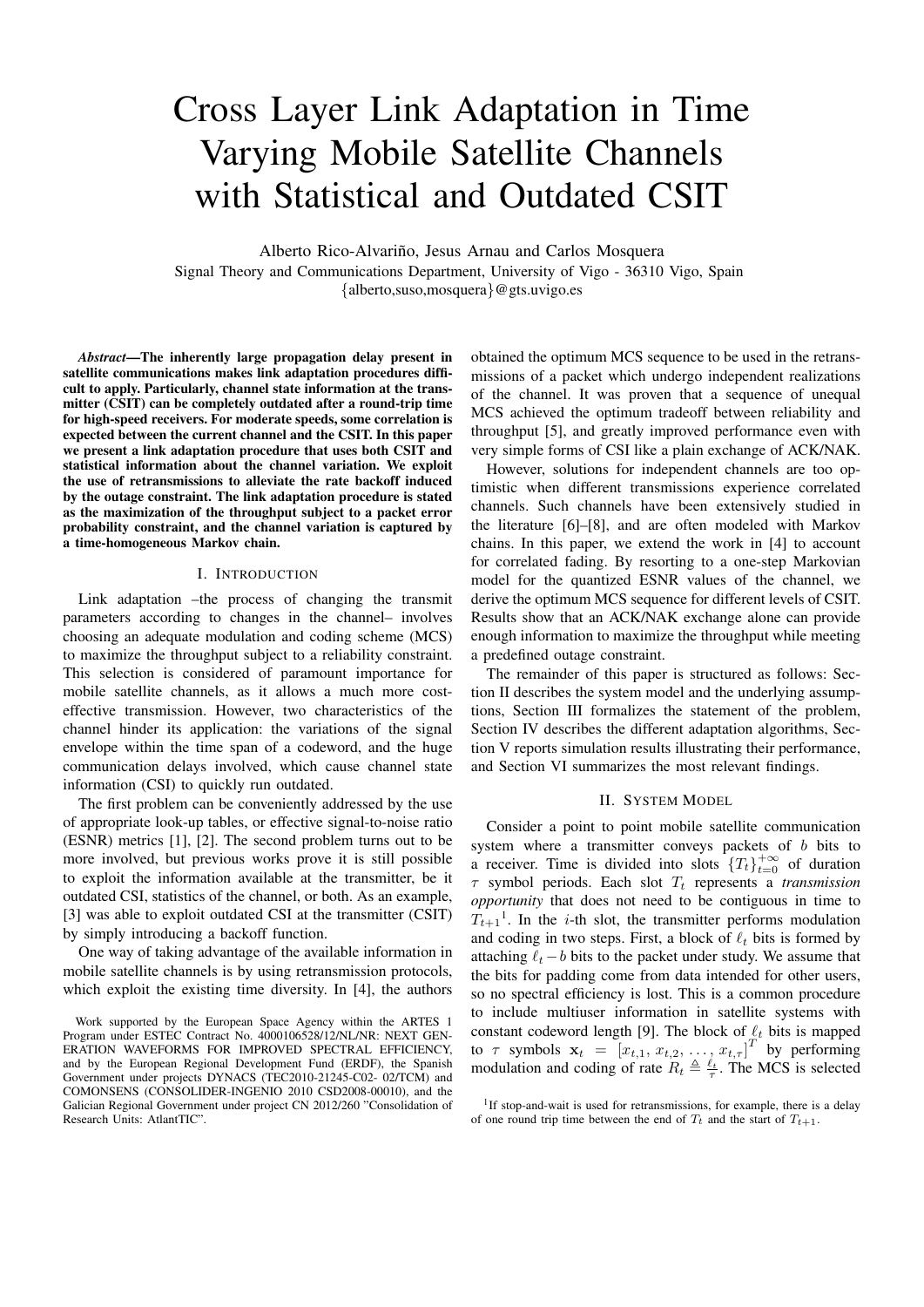from a discrete finite set  $\mathcal{R} = \{r_1, \ldots, r_{\mathcal{R}}\}$ . We define the *used transmit resources* in slot  $T_t$  as  $L_t \triangleq \frac{b}{R_t}$ .

We assume a narrowband fading signal, such that the received signal  $y_{t,i}$  is the result of scaling the transmitted sequence by a random complex gain  $h_{t,i}$  and adding white noise  $w_{t,i} \sim \mathcal{CN}(0, \sigma^2)$ 

$$
y_{t,i} = h_{t,i} x_{t,i} + w_{t,i}.
$$
 (1)

The message transmitted in the *t*-th slot is correctly decoded if the mutual information between the transmitted symbols  $x_t$ and the received symbols  $\mathbf{y}_t \triangleq [y_{t,1}, \ldots, y_{t,\tau}]^T$  is greater than the number of uncoded bits. We define the random variable  $U_t \in \{0, 1\}$  as the unsuccessful or successful decoding of the *t*-th message:

$$
U_t = \begin{cases} 0 & \text{if } \mathcal{I}(\mathbf{x}_t; \mathbf{y}_t) < \ell_t \\ 1 & \text{otherwise} \end{cases} . \tag{2}
$$

In general, it is complicated to characterize the joint probability density function of the random variables  $U_t$ ,  $U_{t+1}$ , ...  $U_M$ . First, the mutual information function for inputs in a discrete alphabet does not have a closed form expression:

$$
\mathcal{I}(x_i, y_i) = 1 - \frac{1}{M \log_2 M} \tag{3}
$$
\n
$$
\times \sum_{m=1}^{M} \mathbb{E}_w \left[ \log_2 \left( \sum_{k=1}^{M} e^{-\frac{|X_m - X_k + w| - |w|^2}{1/\gamma_i}} \right) \right]
$$

with  $\gamma_i \triangleq \frac{|h_i|^2}{\sigma^2}$ ,  $w \sim \mathcal{CN}(0, 1/\gamma_i)$  and  $\{X_m\}_{m=1}^M$  the set of complex points in the constellation. Second, the mutual information itself is a random variable, since it depends on the possibly correlated channel values *h<sup>i</sup>* , and a closed form expression for its probability density function (PDF) does not even exist for the simple case of uncorrelated Rayleigh fading [5]. Last, in land mobile satellite (LMS) communication the statistical description of the channel follows intricate expressions [10], thus discouraging the derivation or even approximation of the mutual information PDF. In this paper, we propose a simple alternative characterization of the LMS channel by the use of a Markov chain.

## *A. Markovian Description of the Channel*

For each slot  $T_t$  we define a channel state  $S_t$ . The random process  $\{S_t\}_{t=0}^{\infty}$  is assumed to be a Markov chain of order one, i.e.,  $\mathbb{P}(S_t = i_t | S_{t-1} = i_{t-1}, S_{t-2} = i_{t-2}, \dots)$  $\mathbb{P}(S_t = i_t | S_{t-1} = i_{t-1})$ . The set of possible states is discrete and finite, with cardinality  $1 + \mathcal{R}$ , and is denoted by  $\mathscr{S} = \{s_0, \ldots, s_{\mathcal{R}}\}$ . We also assume that the Markov chain is aperiodic and irreducible [11], so that  $S_t$  has a unique stationary distribution  $\boldsymbol{\pi} = [\pi_0, \dots, \pi_{\mathcal{R}}]^T$ , i.e.

$$
\lim_{t \to +\infty} \mathbb{P}\left(S_t = s_i\right) = \pi_i \ \forall \mathbf{p}^{(0)}, i = 0, \dots, \mathcal{R} \tag{4}
$$

where  $\mathbf{p}^{(i)} = [\mathbb{P}(S_i = s_0), \mathbb{P}(S_i = s_1), \dots, \mathbb{P}(S_i = s_{\mathcal{R}})]$ denotes the probability density function of the *i*-th slot. We define  $p_{i,j} \triangleq \mathbb{P}(S_t = s_i | S_{t-1} = s_j)$ , and **P** as a  $(\mathcal{R} + 1) \times \mathbb{P}(S_t = s_j)$ 

 $(\mathcal{R} + 1)$  matrix with entries  $[\mathbf{P}]_{i,j} = p_{i,j}$ . With the previous definitions, we have that  $\mathbf{p}^{(i+\Delta)} = \mathbf{P}^{\Delta} \mathbf{p}^{(i)}$ . Also, the existence of a unique stationary distribution guarantees that  $\pi$  is an eigenvector of **P**, and that  $\pi = \lim_{\Delta \to \infty} P^{\Delta} p$  for every probability vector **p**.

We design the states so that the decoding event can be written as

$$
\mathbb{P}\left(U_t=1\middle|R_t=r_j,S_t=s_i\right)=\left\{\begin{array}{ll} 1 & \text{if } j \leq i \\ 0 & \text{if } j > i \end{array}\right.,\tag{5}
$$

for  $j = 1, \ldots, \mathcal{R}, i = 0, \ldots, \mathcal{R}$ . The probability density function of  $S_t$  is obtained from the empirical distribution of the mutual information, so that

$$
\pi_i = \mathbb{P}\left(S_t = s_i\right) = \mathbb{P}\left(r_i < \frac{1}{\tau}\mathcal{I}\left(\mathbf{x}, \mathbf{y}\right) \le r_{i+1}\right) \tag{6}
$$

with  $r_0 = -\infty$  and  $r_{\mathcal{R}+1} = +\infty$ . The conditional probabilities  $p_{i,j}$  are defined in a similar way. In the case of having two MCS  $r_1$ ,  $r_2$ , for example, we would have states  $s_0$ ,  $s_1$ ,  $s_2$ . In state  $s_0$  both MCS will always fail, in state  $s_1$  MCS  $r_1$  will be successful, and in state  $s_2$  both MCS would be successful.

## *B. The ARQ Process*

The transmitter combines adaptive modulation and coding with adaptive repeat request (ARQ). After each frame  $T_t$ , and before the next slot  $T_{t+1}$  starts, the receiver feeds back a NAK or ACK to the transmitter by an error free channel, so  $U_{t-1}$  is known at the transmitter before slot  $T_t$ . If a NAK is received, then the same message is retransmitted up to *T* − 1 times, i.e., *T* transmissions for the same message. After the *T*-th transmission, the transmitter drops the packet and transmits a new one. This allows limiting the end-toend delay. Under the proposed channel model, and with some additional assumptions<sup>2</sup>, the ARQ process can be also modeled as a Markov chain. Define by  $\{A_t\}_{t=0}^{+\infty}$  the random process taking values on  $\mathscr{A} = \{a_1, \ldots, a_T\}$ .  $a_1$  is the state where the ARQ protocol is transmitting a new packet,  $a_2$  is the first retransmission, and so on. Not all the transitions between states are possible, due to the restrictions induced by the ARQ protocol. We denote by  $m_i$  the error probability at the  $i$ -th ARQ state. The *m<sup>i</sup>* values can differ among different states due to the variation of the channel and the use of different MCS in different retransmissions. Thus, *m<sup>i</sup>* is a function of the selected MCS  $r_i$ , and we will explicitly denote this dependency as  $m_i(r_i)$  when needed. The transition probability matrix **M** of the ARQ protocol is

$$
\mathbf{M} = \begin{bmatrix} 1 - m_1 & 1 - m_2 & \cdots & 1 - m_{T-1} & 1 \\ m_1 & 0 & \cdots & 0 & 0 \\ 0 & m_2 & \cdots & 0 & 0 \\ \cdots & \cdots & \cdots & \cdots & \cdots \\ 0 & 0 & \cdots & m_{T-1} & 0 \end{bmatrix} . (7)
$$

<sup>2</sup>The one-step memory assumption holds for memoryless channels, for the case where the state is known before the first transmission, and for the case where the initial state is randomly drawn with respect to  $\pi$  for every new packet.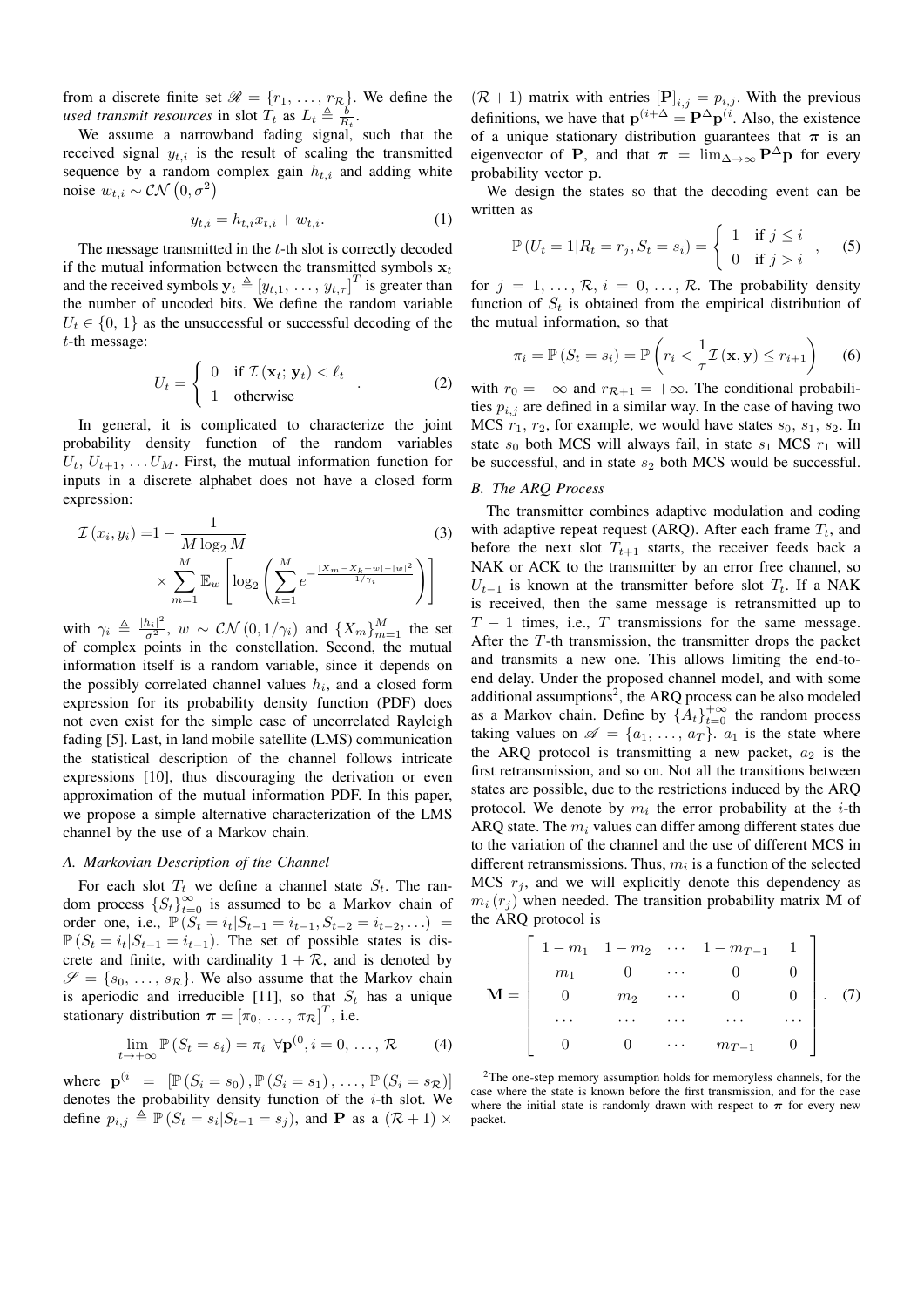

Figure 1: Markov chain of ARQ operation.

The state diagram of the ARQ process is depicted in Figure 1. The stationary state distribution  $\mu \triangleq [\mu_1, \ldots, \mu_T]^T$  with  $\mu_i = \lim_{t \to \infty} \mathbb{P}(A_t = a_i)$  can be obtained from the fact that  $\mu_i = m_{i-1}\mu_{i-1}$  for  $i > 1$  and  $\sum_{i=1}^T \mu_i = 1$ , so [4]

$$
\mu_i = \frac{\prod_{j=1}^{i-1} m_i}{\sum_{j=1}^T \prod_{k=1}^{j-1} m_i}.
$$
\n(8)

# III. PROBLEM STATEMENT

The objective of the link adaptation algorithm is to maximize the long term throughput subject to a constraint on the packet error rate. A delay constraint is implicitly introduced in the problem by limiting the number of retransmissions to *T* − 1. The long term throughput  $\eta$  is defined as the number of successfully decoded bits divided by the total used transmit resources *L<sup>t</sup>*

$$
\eta \triangleq \lim_{N \to +\infty} \frac{\frac{1}{N} \sum_{t=0}^{N} U_t b}{\frac{1}{N} \sum_{i=0}^{N} L_t} = \frac{b \mathbb{E}[U]}{\mathbb{E}[L]}
$$
(9)

with *U* and *L* random variables representing a randomly picked  $U_t$  and  $L_t$ . Both the numerator and denominator can be calculated by marginalizing over the ARQ state

$$
\mathbb{E}[U] = \sum_{i=1}^{T} \mu_i \mathbb{E}[U|a_i] = \sum_{i=1}^{T} \mu_i (1 - m_i)
$$
 (10)

$$
\mathbb{E}\left[L\right] = \sum_{i=1}^{T} \mu_i \frac{1}{\tilde{R}_i} \tag{11}
$$

where we denote by  $\tilde{R}_i$  the MCS to be used in the *i*th transmission. A simplified expression for the long term throughput  $\eta$  is obtained by applying (10) and (11) in (9), and substituting  $\mu_i$  by its value (8)

$$
\eta = \frac{1 - \prod_{i=1}^{T} m_i}{\sum_{i=1}^{T} \left( \prod_{j=1}^{i-1} m_j \right) \frac{1}{\tilde{R}_i}}.
$$
(12)

The problem consists in selecting the MCS sequence that maximizes the throughput subject to a constraint  $p_0$  on the packet error rate

maximize 
$$
\frac{1 - \prod_{i=1}^{T} m_i}{\sum_{i=1}^{T} \left( \prod_{j=1}^{i-1} m_j \right) \frac{1}{\tilde{R}_i}}
$$
subject to 
$$
\prod_{i=1}^{T} m_i \leq p_0
$$
 (13)

The selection of the MCS depends on the amount of available statistical CSI at the transmitter together with the feedback

from the receive side. For example, if the transmitter knows the channel state *a priori*, i.e., knows  $S_t = s_i$  before the transmission of the *t*-th packet, an MCS can be selected to guarantee zero outage (except for *i*=0). In general, availability of perfect CSI is not possible. In the following section, we derive adaptation strategies for different degrees of outdated and statistical CSI at the transmitter.

### IV. ADAPTATION ALGORITHMS

The MCS selection problem depends on the availability of different degrees of CSI at the transmitter. We take into account the following degrees of CSI:

- *•* Outdated CSI: The transmitter knows the channel state in a previous slot. When designing the MCS for slot  $T_t$ , the transmitter knows the state  $S_{t-1}$ . In this paper, we assume that the outdated CSI is available only before the transmission of a new packet, i.e., no CSI feedback is received if we are triggering a retransmission.
- Partial statistical CSI: The transmitter knows the probability to be in a certain state  $\pi_i$  but does not know the transition probabilities between states  $p_{i,j}$ . If this is the only statistical CSI available, the transmitter can perform link adaptation under an assumption of uncorrelation between states.
- *•* Complete statistical CSI: The transmitter knows the transition probabilities  $p_{i,j}$  of the Markov chain.

In real scenarios outdated CSI is usually available at the transmitter, as a result of a receiver performing channel estimation and feeding back the quality of the channel. Statisitcal CSI acquisition is not usually described by any communication standard, but can be acquired by estimating the state or transition probabilities from the reception of ACK/NAK values [4]. In the following, we present four different adaptation techniques arising from the application of different degrees of CSIT. We analyze how the error probabilities  $m_k(r_i)$  can be estimated from the available statistical information

# *A. Only Outdated CSI*

If only outdated CSIT is available, the transmitter can perform link adaptation by assuming that the channel remains constant through the first transmission and subsequent retransmissions of the next packet. Basically, it assumes that the channel remains constant for a relatively large amount of time, which is a low speed or small delay approximation. Formally, if the received feedback is  $S_{t-1} = s_i$ , then the transmitter assumes that  $S_t = S_{t+1} \ldots = S_{t+T-1} = s_j$ . Under this assumption, the error probabilities  $m_j$  can be estimated as

$$
\hat{m}_k(r_i|S_{t-1} = s_j) = \begin{cases} 1 & \text{if } i < j \\ 0 & \text{otherwise} \end{cases} (14)
$$

The optimization problem (13) is solved by selecting MCS *r<sup>j</sup>* if state  $s_j$  is fed back,  $j > 0$ . For  $j = 0$  the outage constraint is never met, as (14) estimates an error probability of 1 regardless of the selected MCS. In this case, we chose to select the lowest rate MCS  $r_1$ .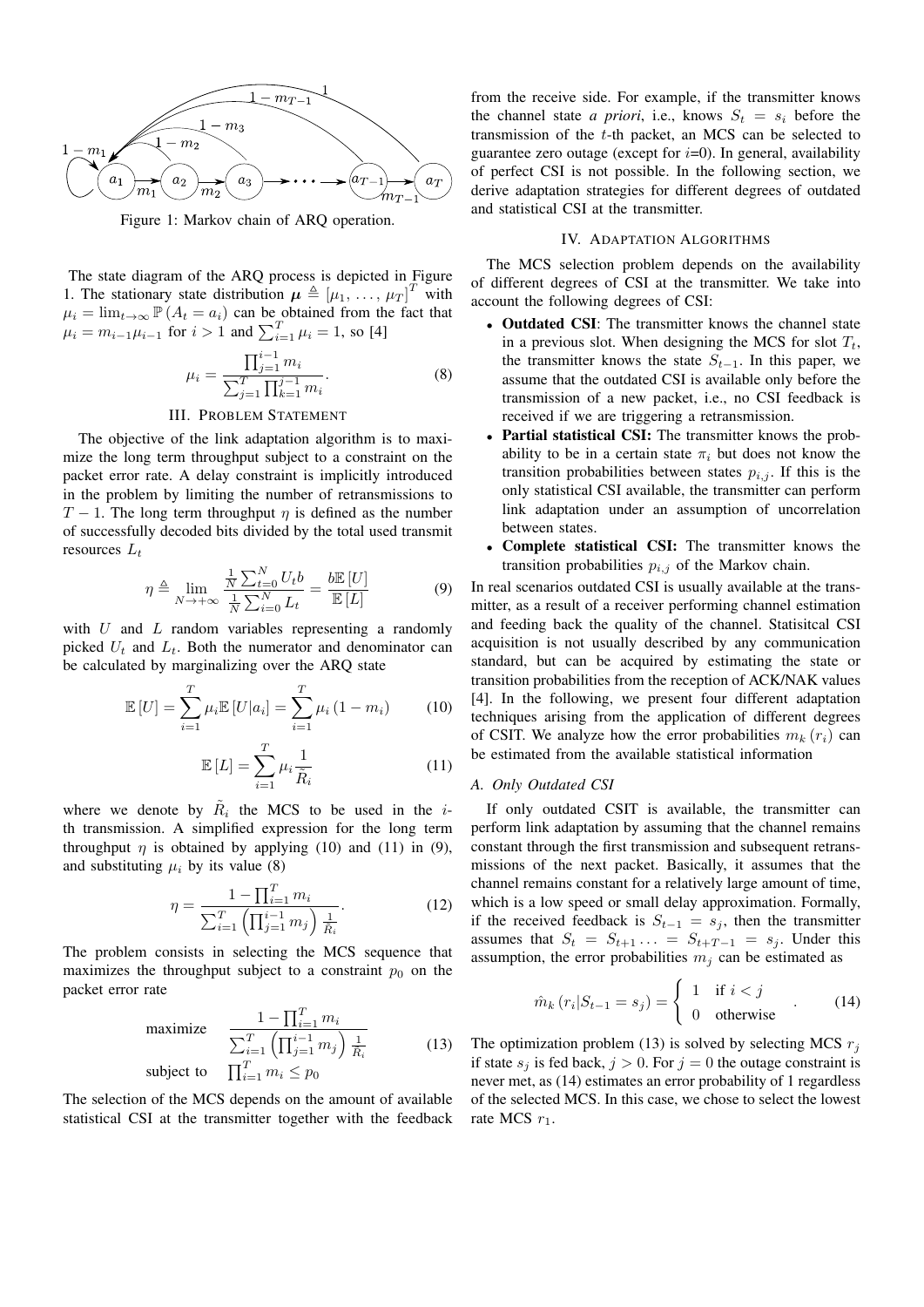## *B. Uncorrelated - Partial Statistical CSI*

In this case, the transmitter knows the state probabilities  $\pi_i$ but is not aware of the transition probabilities  $p_{i,j}$ . Adaptation can be performed by assuming uncorrelation between states, i.e.  $\mathbb{P}(S_t = s_i | S_{t-1} = s_i) = \mathbb{P}(S_t = s_i)$ . The error probabilities of one MCS do not depend on the retransmission index, and are obtained as the sum of the probabilities of the states where they fail:

$$
\hat{m}_k(r_i) = 1 - \sum_{j=i}^{T} \pi_i \tag{15}
$$

### *C. Complete Statistical CSI*

The case of having complete knowledge of the transitions of the Markov chain is more complicated to analyze. For the first transmission, we assume no state information, and that *t* is large enough to assume a stationary distribution; its error probability is

$$
\hat{m}_1(r_i) = 1 - \sum_{j=i}^{T} \pi_i.
$$
 (16)

To calculate the error probabilities of the subsequent retransmissions we use the transition probabilities of the channel, and the fact that the previous transmissions were not correct. For example, if MCS 1 was selected for transmission in slot  $T_t$  and it triggered a NAK, then we know that  $S_t = s_0$ . With the transition probabilities we can calculate the state probabilities for slot  $T_{t+1}$  and obtain the error probabilities. To formalize this, let us define the operator  $g_i(\mathbf{p})$  that transforms a probability vector **p** into a probability vector  $\hat{p}$ 

$$
\hat{\mathbf{p}} = g_i(\mathbf{p}), [\hat{\mathbf{p}}]_j = \begin{cases} 0 & \text{if } j \ge i \\ \frac{[\mathbf{p}]_j}{\sum_{k=0}^{i-1} [\mathbf{p}]_k} & \text{otherwise} \end{cases} (17)
$$

Essentially, the operator  $g_i$  transforms the probability vector vector  $\mathbf{p} = [\mathbb{P}(S_t = s_0), \dots, \mathbb{P}(S_t = s_R)]$  into  $\hat{\mathbf{p}} = [\mathbb{P}(S_{-s-1} \mid S_s = s_0, \dots, S_{-s-1}]$  $\mathbb{P}\left(S_t = s_0|S_t \in \{s_k\}_{k=0}^{i-1}\right), \ldots, \mathbb{P}\left(S_t = s_{\mathcal{R}}|S_t \in \{s_k\}_{k=0}^{i-1}\right)\right].$ The subset of possible states  ${s_k}_{k=0}^{i-1}$  is the result of receiving a NAK when transmitting with an MCS with rate *R<sup>i</sup>* . Let us denote as  $p_i$  the state probability distribution in the *i*-th transmission  $(i - 1$  retransmission). If the MCS to be used in the *i*-th transmission is  $r_j$ , then

$$
\mathbf{p}_{i+1} = \mathbf{P}g_j\left(\mathbf{p}_i\right) \tag{18}
$$

with  $\mathbf{p}_1 = \pi$ . The error probabilities can be estimated as

$$
\hat{m}_k(r_i) = 1 - \sum_{j=i}^T [\mathbf{p}_k]_j.
$$
\n(19)

## *D. Statistical and Outdated CSI*

If both outdated and statistical CSI are available, then the probability distribution of the state in the first transmission, given the outdated CSI  $S_{t-1} = s_j$ , is

$$
\mathbf{p}_1 = \mathbf{P} \mathbf{e}_{j+1} \tag{20}
$$

Table I: MCS evolution, 10 m/s

| <b>Uncorrelated</b>             |                 |                  |                 |
|---------------------------------|-----------------|------------------|-----------------|
| $LOS SNR$ ( $dB$ )              | MCS 1           | MCS <sub>2</sub> | MCS 3           |
| 0dB                             | <b>OPSK 1/4</b> | OPSK 1/4         | <b>OPSK 1/4</b> |
| 10dB                            | <b>OPSK 5/6</b> | <b>OPSK 2/5</b>  | <b>OPSK 1/3</b> |
| 20dB                            | <b>OPSK 5/6</b> | <b>OPSK 5/6</b>  | <b>OPSK 5/6</b> |
| 30dB                            | <b>OPSK 8/9</b> | <b>OPSK 8/9</b>  | <b>OPSK 8/9</b> |
| <b>Complete statistical CSI</b> |                 |                  |                 |
| $LOS SNR$ ( $dB$ )              | MCS 1           | MCS <sub>2</sub> | MCS 3           |
| 0 dB                            | <b>OPSK 1/4</b> | <b>OPSK 1/4</b>  | <b>OPSK 1/4</b> |
| 10dB                            | <b>OPSK 5/6</b> | OPSK 1/3         | <b>OPSK 1/4</b> |
| 20dB                            | <b>OPSK 5/6</b> | <b>OPSK 3/4</b>  | <b>OPSK 3/4</b> |
| 30dB                            | <b>OPSK 8/9</b> | <b>OPSK 8/9</b>  | <b>OPSK 8/9</b> |

with  $e_i$  the vector of the canonical base of  $\mathbb{R}^{R+1}$  with a 1 in the *i*-th position. The probabilities for the *i*-th transmission,  $i > 1$  can be obtained as in (18), and the error probabilities as in (19). When performing link adaptation with outdated and statistical CSI, we fixed the error probability constraint  $p_0$  to be met for every outdated CSI value. In a more general setting, we could design  $\mathcal{R}$  + 1 PER constraints  $\bar{p}_0, \ldots, \bar{p}_\mathcal{R}$  such that  $\sum_{i=0}^{R} \pi_i \bar{p}_i = p_0$ , and the MCS sequence when  $s_i$  is received as feedback is designed to meet the PER constraint  $\bar{p}_i$ .

#### V. SIMULATION RESULTS

This section reports the performance obtained after simulating the different adaptation techniques. The channel's Markov chain was obtained assuming a transmission frequency  $\mathbf{f}_c = 1550 \text{ MHz}$  (L band), symbol period  $T_{\text{symb}} = 1/33600 \text{ s}$ and codeword length 2688 symbols. The channel corresponds to Fontan's intermediate tree-shadowed (ITS) area [10]. The MCS table is the same as in [1]. The optimization problem was solved by exhaustive search, i.e., trying all the possible MCS combinations, and choosing the one leading to a higher throughput while meeting the outage constraint.

Figure 2 depicts performance, in terms of throughput and outage, as a function of line-of-sight (LOS) SNR (terminal speed is 10 m/s); Figure 3 shows the same results, but as a function of speed (with an average SNR of 13 dB). In both cases, differences are minimal in terms of throughput, but remarkable in terms of outage; in particular, only techniques with statistical CSI are able to meet the PER constraint (even though, as expected, no technique meets the constraint at low SNR). Indeed, assuming uncorrelated channel states leads to a poor outage performance except for very high speed values. Also, Table I shows some examples of optimum MCS sequences with statistical CSI, and it can be seen that different MCS per transmission are selected specially for medium values of SNR; also, it is confirmed that more optimistic MCS are selected in the uncorrelated case.

As a final remark, it is worth noticing that the exchange of ACK/NAK alone provides enough information to meet the constraint.